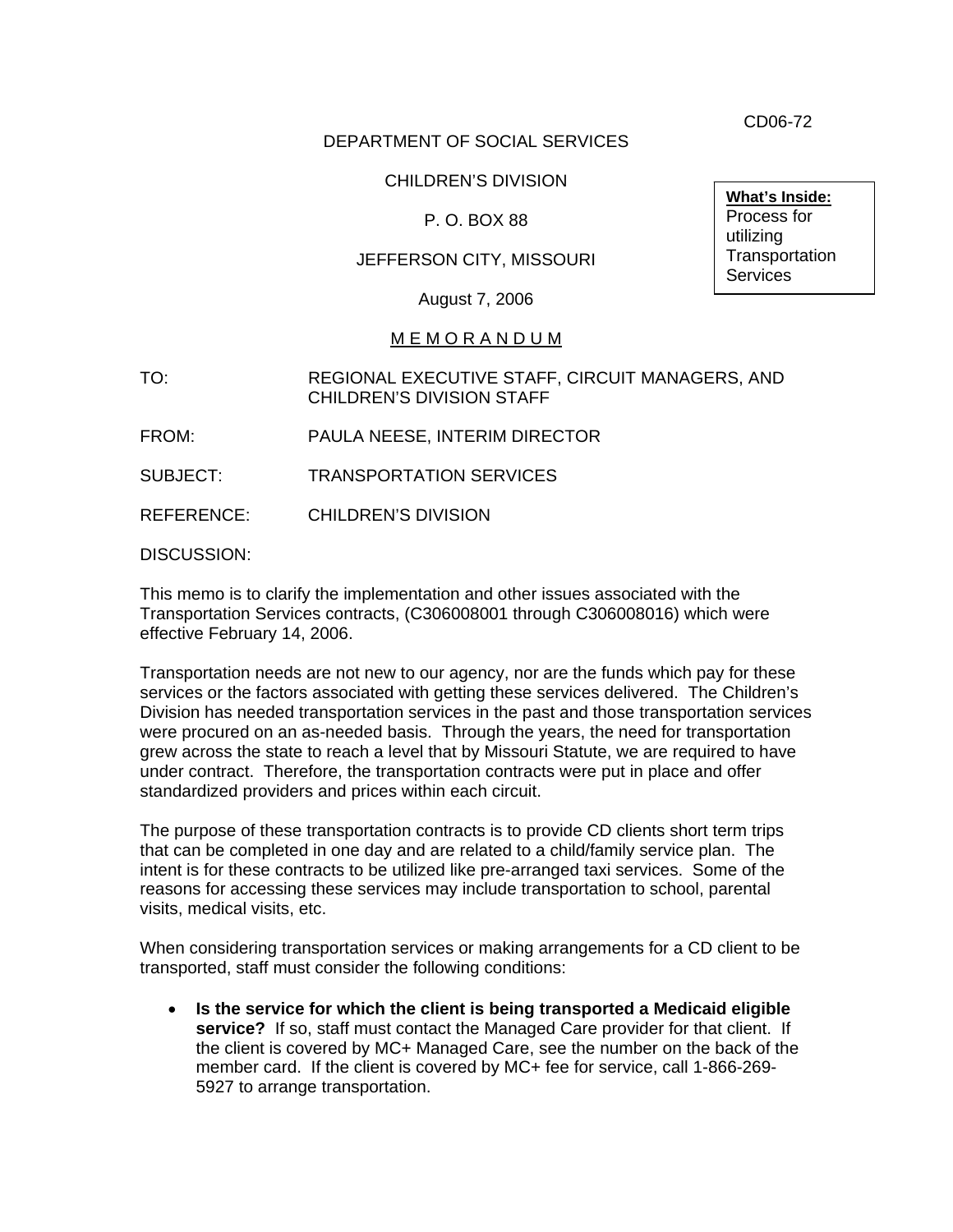- **Are there other resources which can be utilized to provide transportation without incurring payment?** Staff should look to other staff, volunteers, foster parents, etc. to provide transportation as much as possible.
- **Are the clients in Residential Treatment?** The residential facilities are required to provide transportation to children placed in their facility under terms of their residential treatment contracts.

**In the event no other transportation arrangements can be employed, staff must make arrangements with the transportation contractor(s) in their circuit for the transportation of the client. Any fee based transportation service outside of the transportation contracts shall not be paid without prior written approval by the Regional Designee and Central Office. If a desired service is not available from a contracted provider, services can be sought outside of the contract with approval by the Regional Designee and Central Office.** 

Since there are different contractors for each circuit, it is up to the local offices to meet with the contractors and make specific arrangements for referrals, invoicing, and implementing a service verification process.

## **Referrals:**

Per the contract, CD should make every effort to provide the contractor a written notification three days prior to the service being necessary. Contractors have the right to refuse services if not given three days notice, but are required to make every effort to meet our needs. Documentation of continual refusal by a contractor may be reason to terminate a contract. The notification is to include names of the client and any companions, the pickup address, the destination address, the time of pickup, and the client's expected duration at the destination. It is necessary to make 3 copies of the referral (vendor copy, CD file copy, and client record copy).

The local office must make specific arrangements with the contractor(s) in regard to the specific referral procedure, how to refer a client, where to refer, contact persons, etc.

#### **Invoicing:**

Per the contract, the contractor must submit an itemized monthly invoice to the local state agency office which authorized the clients' transportation service. For each client transported during the month, the contractor shall indicate the date of service, number of revenue miles, and if there was a companion.

- A revenue mile shall be defined as the distance covered by a vehicle during which conveyance of a state agency client(s) and/or authorized companion is provided. Partial miles shall be rounded to the nearest whole mile. If transportation is provided for more than one client, at the same time, the contractor shall invoice for the total number of revenue miles incurred. The contractor shall not invoice for each client separately.
- The contractor's invoices must be received by the state agency within ten calendar days of the end of the month in which the services were provided. Supplemental and corrected invoices must be received by the applicable state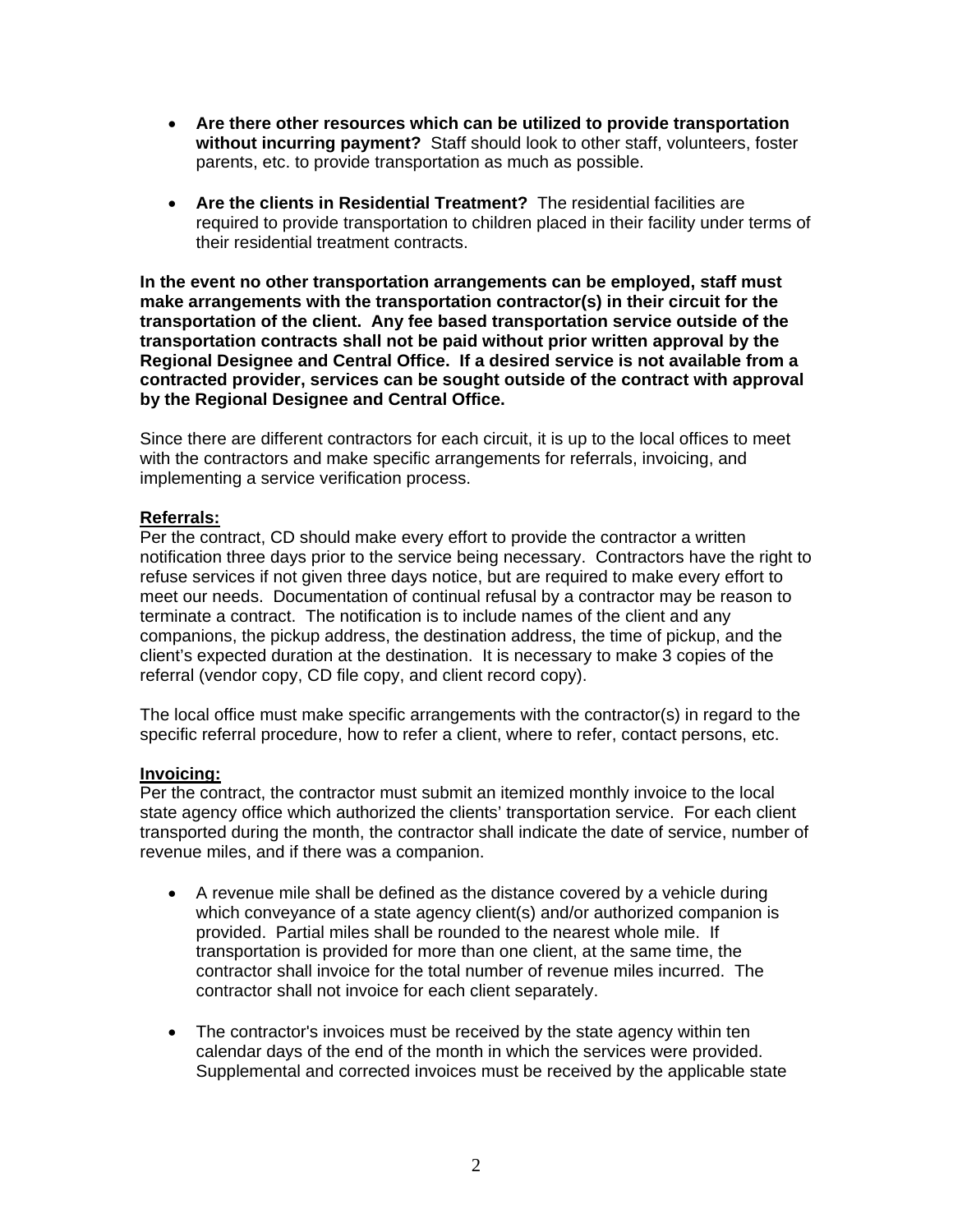agency office within 60 calendar days of the end of the month in which the services were provided.

- The contractor's invoices must contain all information requested by the state agency.
- In the event the contractor has another contract with the state agency that requires transportation as part of the contract, the contractor shall not invoice the state agency for those transportation services under the transportation service specified herein.

The local office must make specific arrangements with the contractor(s) in regard to the information included on the invoice, where the invoice should be submitted, contact person, etc.

## **Payment:**

Per the contract, the contractor shall be paid at the applicable firm, fixed price per revenue mile stated on the Pricing Page for transportation services provided.

- The state agency shall not be required to make payments for invoices which are not submitted.
- In the event the contractor is authorized to travel outside the awarded Judicial Circuits, the contractor shall be compensated for each revenue mile and the following miles:
	- 1) Each mile returning to the contractor's base of operation (without clients) after transporting a client outside the Judicial Circuit.
	- 2) Each mile traveling to the client's location outside the Judicial Circuits (without clients).
- The contractor shall not be compensated for transporting clients who were not authorized by the state agency.
- The contractor shall not be compensated under this contract for transporting clients that are receiving transportation services through other contracts with the state agency that require transportation as part of the other contract.

#### **There is no special/independent allocation for Transportation Services. These services are paid with CTS funds. Upon receipt and approval of the invoice, the local office must enter the payment into SAM II.**

#### **Service Verification:**

Per the contract, the contractor shall understand and agree that adequate verification and full documentation shall be defined to mean that the contractor's records are such that an orderly examination by a reasonable person is possible and can be conducted without the use of information extrinsic to the records and that such an examination can readily determine the following: